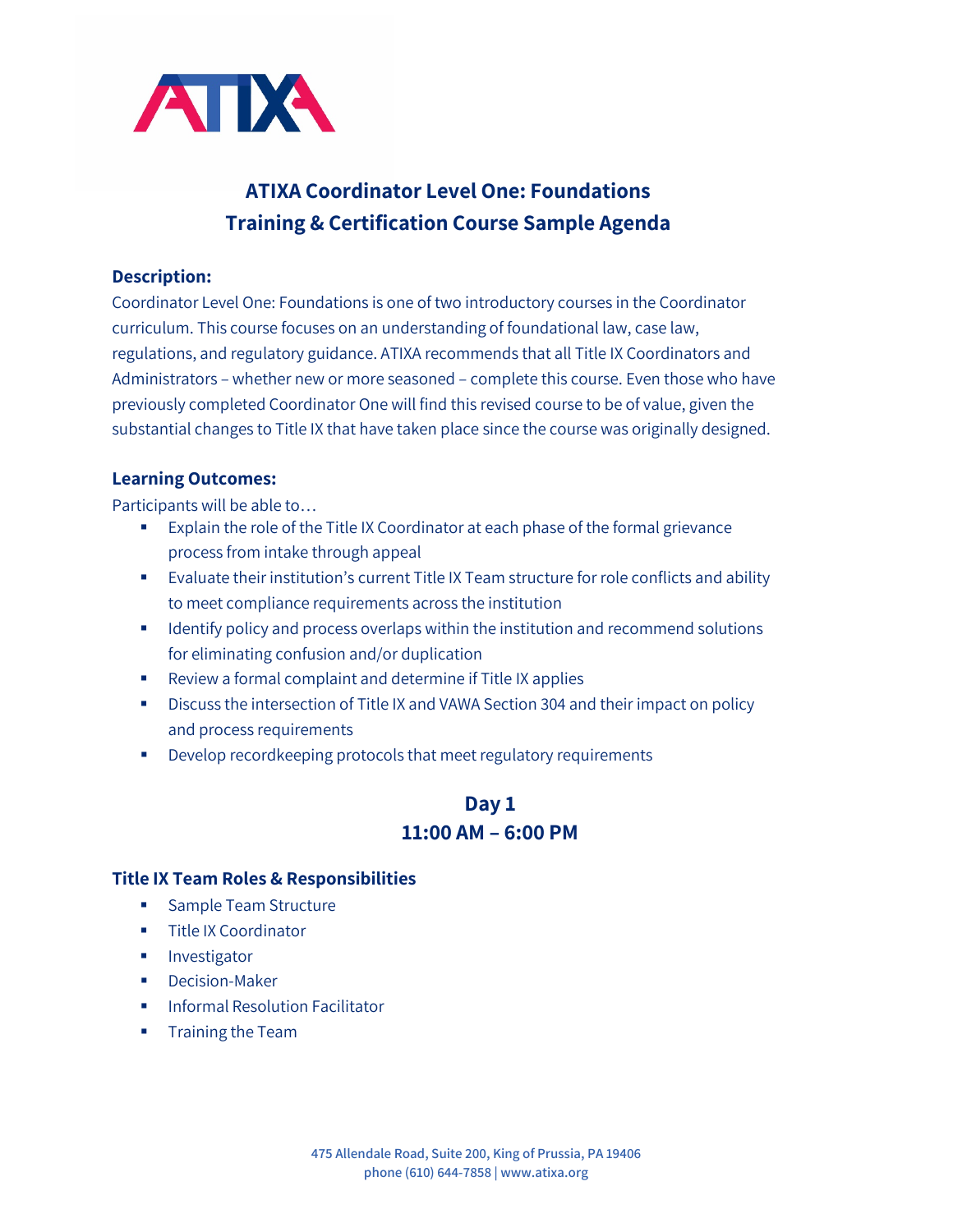#### **Title IX Overview & History**

- **Text of the Law**
- **The Road to Title IX**
- **Where We are Today**
- **Key Title IX-Related Issues**
- **Essential Compliance Elements**
- The IX Commandments

#### **Significant Cases**

#### **The OCR & Title IX**

- OCR's Role
- Civil Lawsuits v. Administrative Actions
- **•** OCR Guidance
- **OCR Resources**

#### **Clery Act Amendment: VAWA Section 304**

#### **When Does Title IX Apply?**

- OCR's Role
- **E** Civil Lawsuits v. Administrative Actions
- OCR Guidance
- **OCR Resources**

## **Creating and Implementing Appropriate Policy and Procedures**

- **Required Definitions**
- **ATIXA Definitions**
- **Consent Construct**
- **Navigating First Amendment Protections**

## **Day 2**

#### **11:00 AM – 6:00 PM**

#### **Oversight and Coordinating Prompt and Equitable Grievance Procedures**

- **The Process**
- **•** Promptness
- **Equity**
- Clery: VAWA Section 304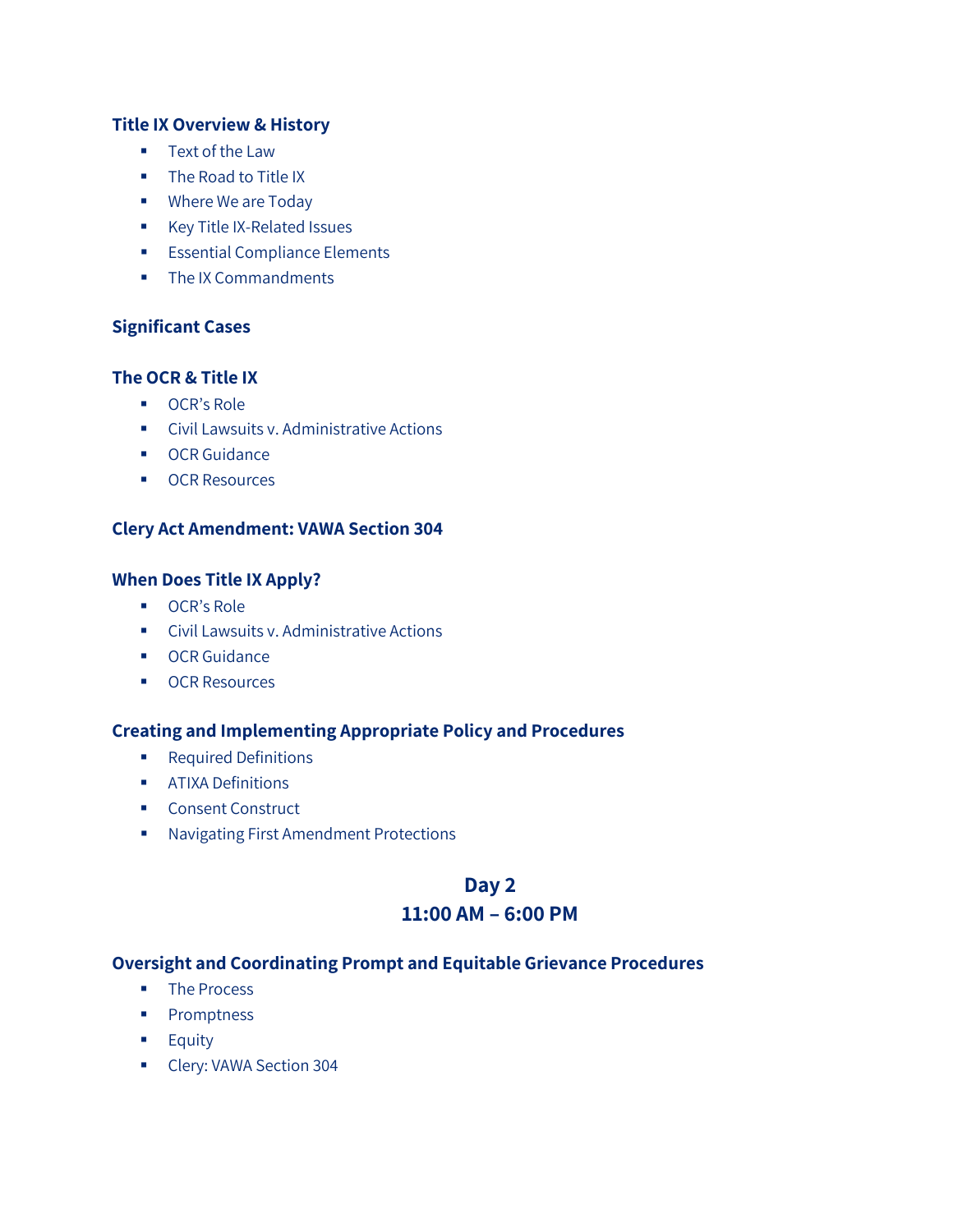#### **Coordinating Overlap of Various Student and Employee Grievance Processes**

- **Potential Processes**
- **Title IX and Title VII**
- **One Policy-Two Processes**

#### **Point Person for Reports and Complaints**

- **Notice, Reporting, & Confidentiality**
- **Initial Assessment**
- **Supportive Measures**
- **Mandatory & Discretionary Dismissals**
- **Emergency Removal**

#### **Coordinating Informal Resolution**

- **Regulations Requirements**
- **Types of Informal Resolution**
- **Informal Resolution Considerations**

#### **Supervising Investigations**

- **Title IX Coordinator's Role**
- **When to Investigate**
- **Who Should Investigate**
- Role of Law Enforcement

#### **Elements of an Investigation**

- 10 Steps
- **Investigation Strategy**
- Rights of the Parties
- **Understanding Evidence**
- **Credibility**
- **Investigation Report**
- G.A.S. Framework
- **Credibility**
- **Evidence & Report Review**

#### **Coordinating the Decision-Making Stages**

- **Title IX Coordinator's Role**
- **Standard of Evidence**
- **Making a Determination**